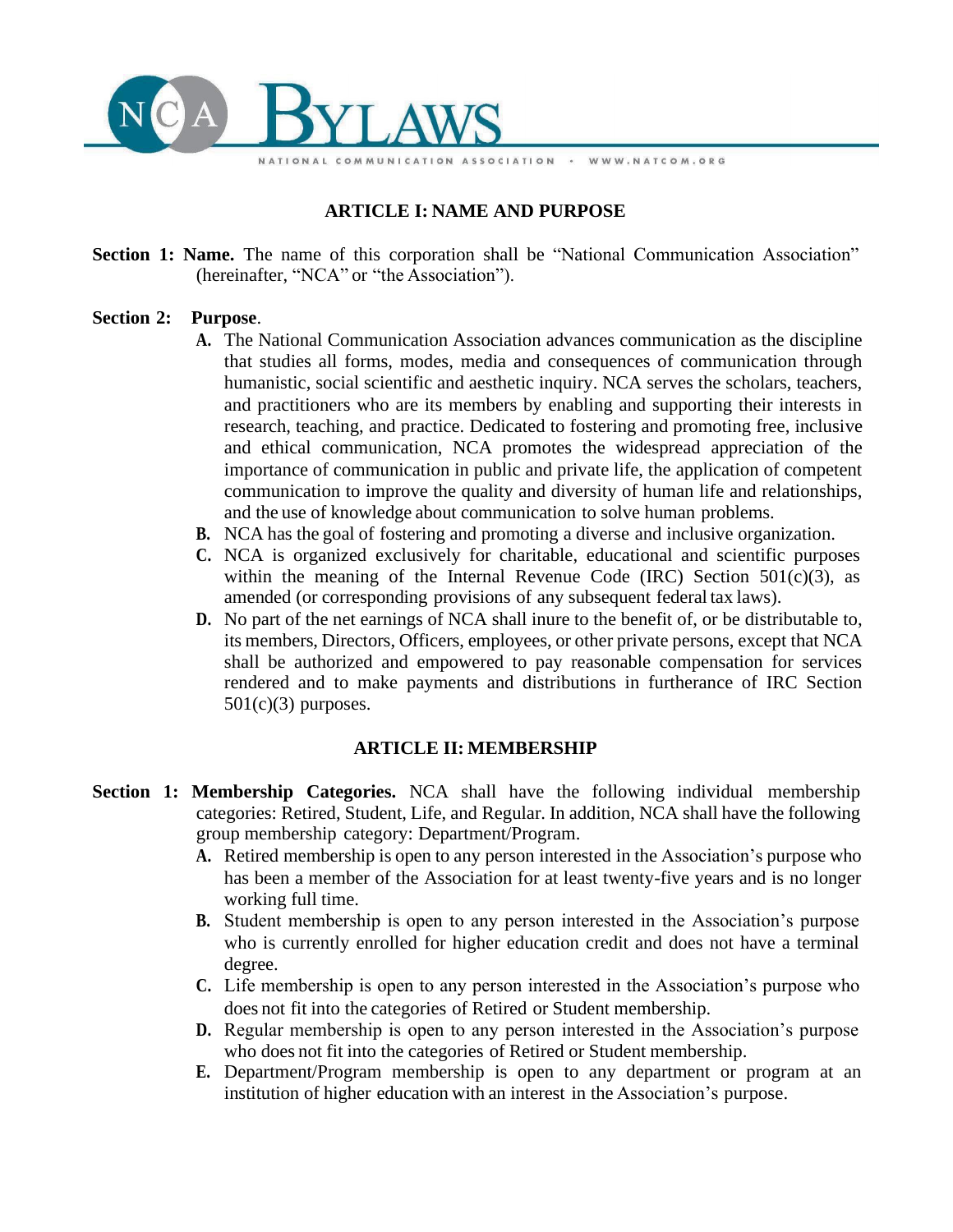**Section 2: Admission to Membership.** Any individual or group that meets the qualifications of a membership category specified in Section 1 may be admitted to membership in accordance with policies and procedures established by the Executive Committee of the Legislative Assembly.

## **Section 3: Rights and Responsibilities.**

- **A.** An individual member shall have the right to vote and hold elected or appointed office as specifically provided in these Bylaws. All individuals serving in leadership positions including, but not limited to, Officers, Directors, or members of any committee shall be required to hold membership in the Association.
- **B.** In order to maintain membership status, an individual or group member shall pay annual dues by the member's renewal date. Duesfor each membership category shall be established by the Legislative Assembly.
- **C.** Privileges and responsibilities of each membership category shall be established by the Executive Committee of the Legislative Assembly.

# **ARTICLE III: LEGISLATIVE ASSEMBLY**

- **Section 1: Members.** The Legislative Assembly shall consist of the following representatives, which representatives are sometimes referred to in these Bylaws as "Directors":
	- **A.** President.
	- **B.** First Vice President.
	- **C.** Second Vice President.
	- **D.** Immediate Past President.
	- **E.** Executive Director (non-voting).
	- **F.** Members of the Finance Committee.
	- **G.** Mentorship and Leadership Council Chair
	- **H.** Publications Council Chair.
	- **I.** Research Council Chair.
	- **J.** Teaching and Learning Council Chair.
	- **K.** IDEA Council Chair.
	- **L.** A number of representatives from each Interest Group, determined in accordance with Section 2(G) below.
	- **M.** Nine At-Large Directors.
	- **N.** Six Directors appointed by the Legislative Assembly according to appointment procedures adopted by the Legislative Assembly; selection to recognize emerging interests and critical problems and to achieve a balanced representation of teaching levels, ethnic and minority group interests, sex, age, and academic status.
	- **O.** Three Directors from each of the four regional communication associations (Central States Communication Association, Eastern Communication Association, Southern StatesCommunication Association, and Western StatesCommunication Association).
	- **P.** National States Advisory Council representative.
	- **Q.** Association of Communication Administration Executive Committee representative.

#### **Section 2: Election and Terms.**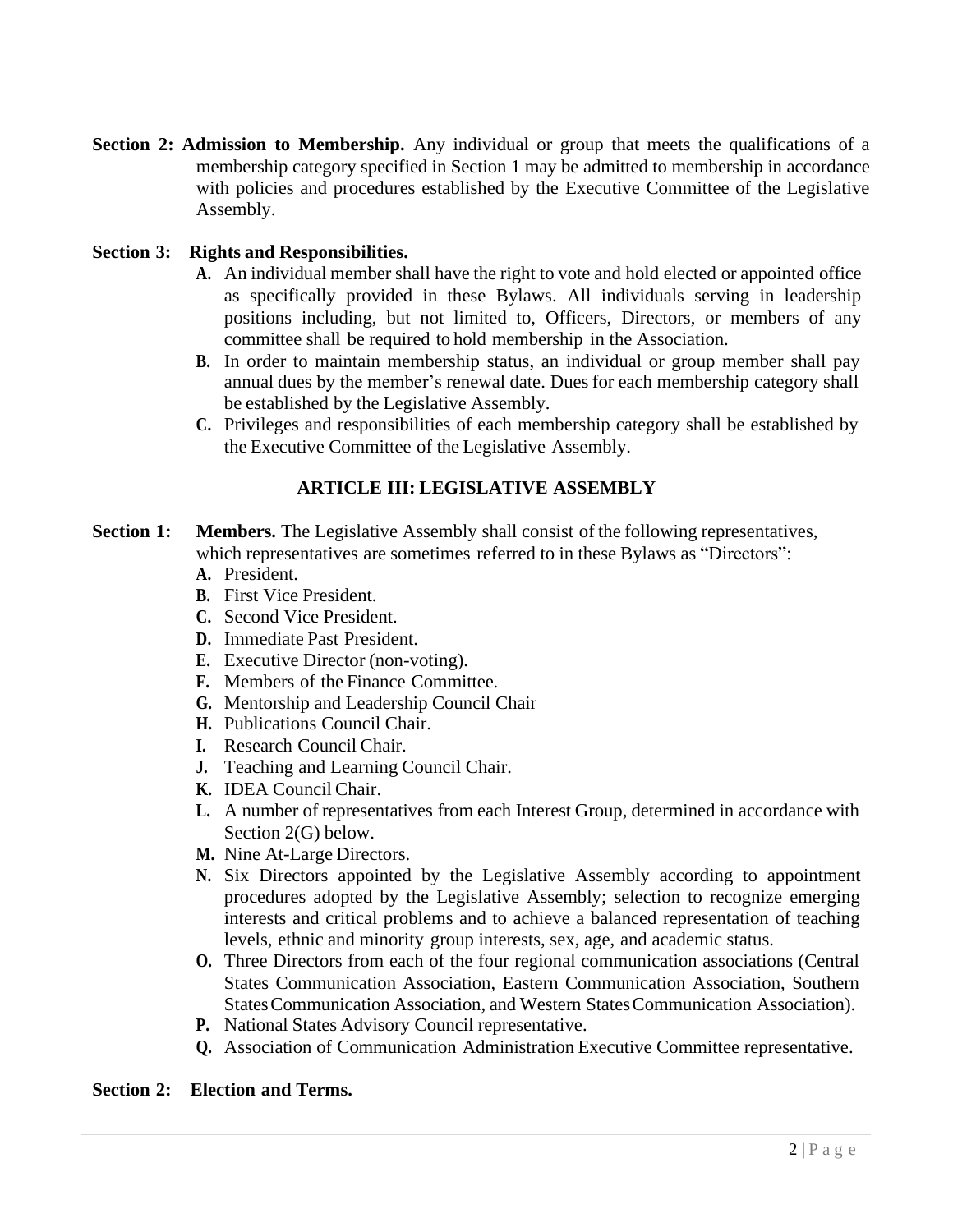- **A.** The President shall, after a one-year term, succeed to the office of Immediate Past President. The Immediate Past President shall serve for a term of one year. The First Vice President shall, after a one-year term, succeed to the office of President.
- **B.** The Second Vice President shall, after a one-year term, succeed to the office of First Vice President.
- **C.** The Second Vice President shall be elected by plurality vote of individual members and shall become the Second Vice President when the current Second Vice President succeeds to the office of First Vice President. A quorum shall consist of  $1/20<sup>th</sup>$  of the individual membership. The ballot for the Second Vice President election shall be developed by the Nominating Committee.
- **D.** The Finance Directors shall be elected by the Legislative Assembly for a term of three years. Terms of the Finance Directors are staggered, and one Finance Director shall be elected each year. The Leadership Development Committee will provide a slate to the Legislative Assembly for approval after consultation with the Finance Committee. The Finance Committee Chair shall be the Finance Director serving the third year of the three- year term.
- **E.** The Chairs of the IDEA Council, Publications Council, Research Council, and Teaching and Learning Council shall each be elected by the Legislative Assembly for a term of three years. The Leadership Development Committee will provide a slate tothe Legislative Assembly for approval.
- **F.** The representatives from each Interest Group, the number of which representatives shall be determined according to clauses (a) through (e) below depending on the size of the Interest Group, shall be appointed to the Legislative Assembly by that Interest Group for terms of one year.
	- a. Divisions and Sections with fewer than 500 members have 2 representatives.
	- b. Divisions and Sections with 500-999 members have 3 representatives.
	- c. Divisions and Sections with 1,000-1,499 members have 4 representatives.
	- d. Divisions and Sections with 1,500 or more members have 5 representatives.
	- e. Each Caucus has one representative.
- **G.** The At-Large representatives on the Legislative Assembly shall be elected by plurality vote of individual members of the Association for a term of three years. A quorum shall consist of  $1/20<sup>th</sup>$  of the individual membership. Three (3) of these At-Large representatives shall be elected each year. The ballot for the at-large representatives on the Legislative Assembly election shall be developed by the Nominating Committee. No member shall be eligible to serve two consecutive full terms as an At-Large representative.
- **H.** The six individual representatives appointed by the Legislative Assembly shall serve staggered terms of three years, such that two of these representatives shall be appointed each year.
- **I.** The representatives from the four regional associations, the National States Advisory Council representative, and the Association of Communication Administration Executive Committee representative shall each be appointed to the Legislative Assembly by their respective association or council for terms of three years.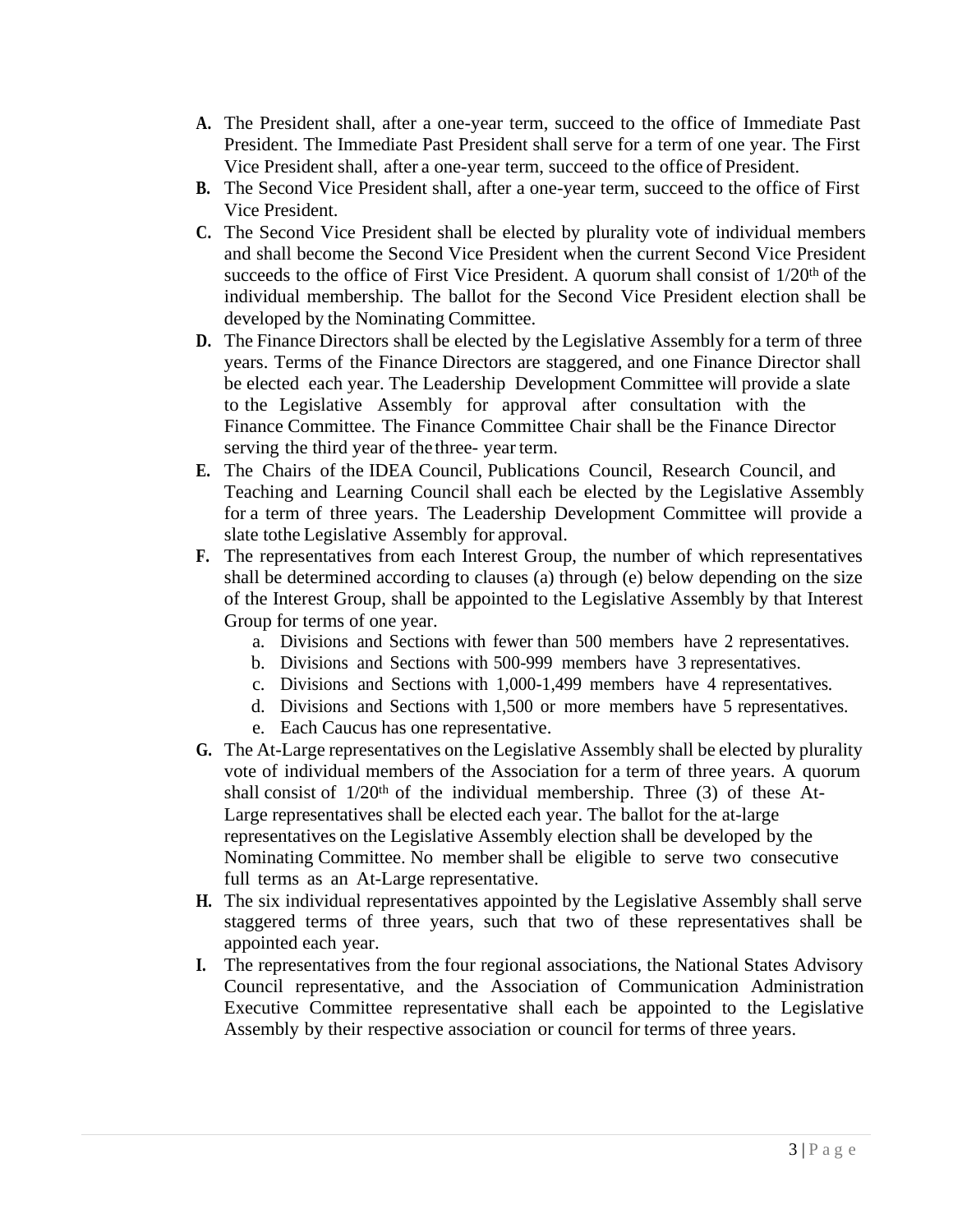#### **Section 3: Duties.**

The Legislative Assembly shall exercise fiduciary responsibility over the affairs of NCA and is responsible for the overall strategic direction and policymaking of the Association. Journal Editors of the Association shall each be approved by the Legislative Assembly for a term of three years. The Publications Council will provide a slate to the Executive Committee for endorsement, which is then forwarded to the Legislative Assembly for approval.

#### **Section 4: Meetings.**

- **A.** The Legislative Assembly shall meet at least annually at or around the national convention.
- **B.** The agenda shall be determined by the President in consultation with the Executive Director. The Legislative Assembly will approve theagenda at the start of themeeting.
- **C.** The President shall preside at meetings.
- **D.** A quorum shall consist of a majority of the members of the Legislative Assembly.
- **E.** The Legislative Assembly may hold meetings using telephone or electronic means that allow participants to actively deliberate with each other. The Legislative Assembly may also take action by written consent of the majority of the Legislative Assembly, including using email.
- **F.** Legislative Assembly meetings shall be open to all NCAmembers.

## **Section 5: Vacancies.**

- **A.** A vacancy in the office of President, First Vice President, Second Vice President, or Second Vice President Elect shall be filled for the balance of the term in which the vacancy occurred by appointment of the Executive Committee of the Legislative Assembly. The person so appointed to fill such vacancy, after the conclusion of that term, shall not automatically succeed tosubsequent office as set forthin Section 2(A), (B) and (C), respectively. Rather, such subsequent office shall be filled by member vote, following the same procedures as set forth in Section 2(D) for the Second Vice President election.
- **B.** A vacancy in the office of Immediate Past President may be filled by appointment of the Officers from the pool of past Presidents of the Association.
- **C.** Vacancies among the nine at-large and six appointed representative positions (described above in Section  $1(A)(n)$  and (o), respectively) may be filled by appointment of the Executive Committee of the Legislative Assembly. Members selected to fill these vacant positions shall complete the balance of the calendar year in which the position became vacant. The position will then be filled for the remainder of the term, if any, following the process described in Section 2 above usually used to fill theposition.
- **D.** Vacancies among the representatives of Interest Groups, thefour regional associations, the National States Advisory Council and the Association of Communication Administration Executive Committee may be filled in the same manner as the original representative was appointed.

#### **Section 6: Committees**

**A. Executive Committee of the Legislative Assembly.** The Executive Committee shall consist of the following members: President, First Vice President, Second Vice President, Immediate Past President, three Finance Committee Members, Publications Council Chair, Research Council Chair, Teaching and Learning Council Chair,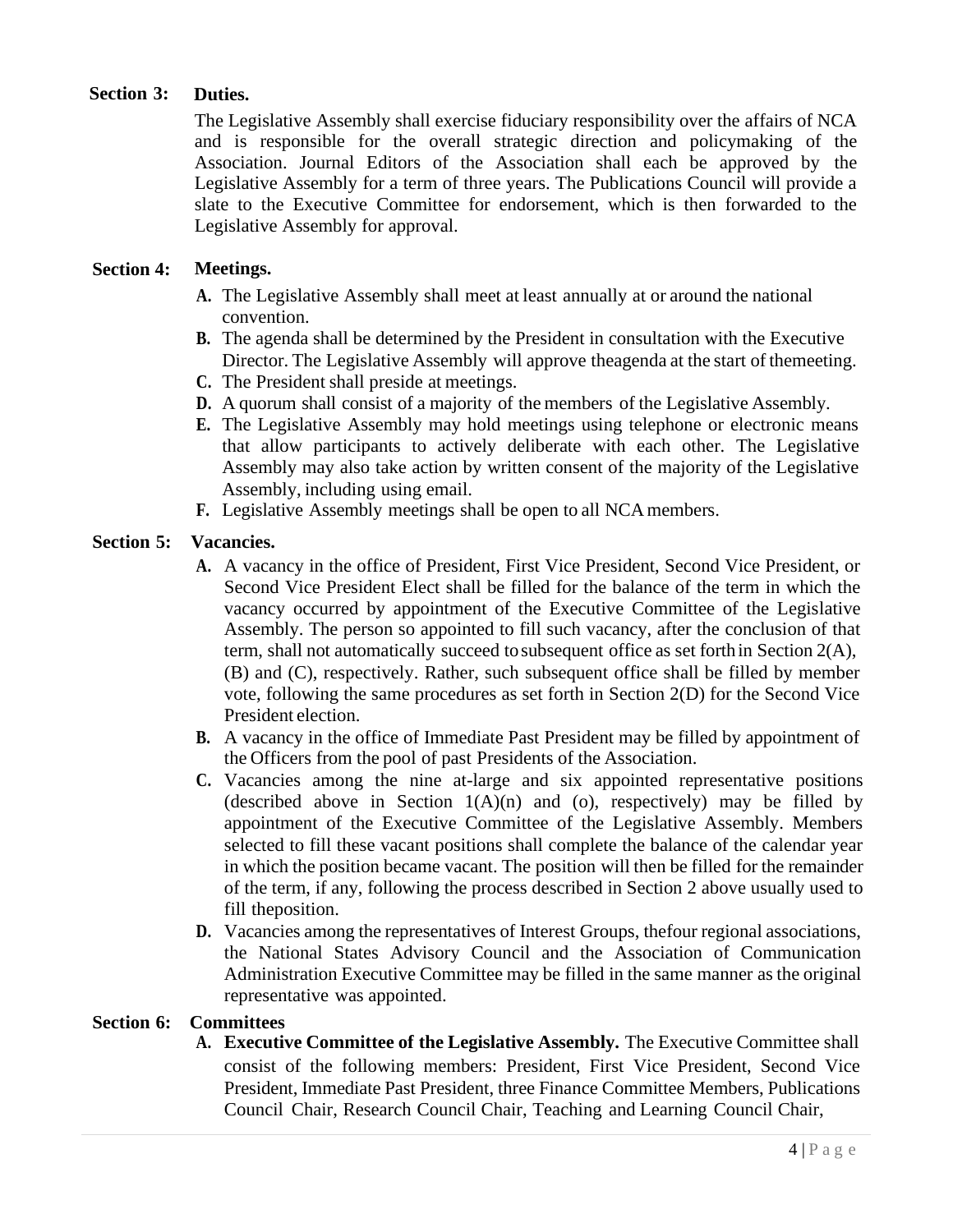IDEA Council Chair, and Executive Director (non-voting). The Executive Committee shall administer the policies of the Legislative Assembly and shall, between annual meetings of the Assembly, serve as the chief administrative authority of the Association. The Executive Committee shall have authority to set association fees other than membership dues and to establish standing rules and procedures to govern the conduct of elections. The Executive Committee shall meet regularly. The agenda of meetings shall be determined by the President in consultation with the Executive Director. The Executive Committee may hold meetings using telephone or electronic means that allow participants to actively deliberate with each other. The Executive Committee may also take action by written consent of 2/3 of the ExecutiveCommittee, including using email.

**B. Finance Committee.** The Finance Committee shall consist of the Finance Committee Chair and the two other Finance Directors. The Finance Committee is responsible for providing guidance and information to the Legislative Assembly on the financial affairs of the Association and shall have such other responsibilities as are established from time to time by the Legislative Assembly or Executive Committee of the Legislative Assembly. The Finance Committee shall meet regularly. The agenda of meetings shall be determined by the Finance Committee Chair in consultation with the Executive Director. The Finance Committee may hold meetings using telephone or electronic means that allow participants to actively deliberate with each other. The Finance Committee may also take action by written consent of 2/3 of the Finance Committee, including using email.

# **ARTICLE IV: OFFICERS**

**Section 1: Officers.** The Officers of the Association shall be the President, First Vice President, Second Vice President, Immediate Past President, Treasurer, and Secretary. The President, First Vice President, Second Vice President, and Immediate Past President shall be elected and assume such offices in the manner set forth in Article 3. The office of Treasurer shall be held by the Finance Committee Chair and the office of Secretary shall be held without vote by the Executive Director.

# **Section 2: Duties.**

- **A. President.** The President shall preside at all meetings of the Legislative Assembly and the Executive Committee of the Legislative Assembly and shall perform all duties incident to the office of President and such other duties as may be prescribed by the Legislative Assembly.
- **B. First Vice President.** The First Vice President shall perform the duties of the President during such time as the President is unable or unwilling to perform the same, shall be in charge of the planning of the program for the annual convention, and shall perform such other duties as may be assigned by the President or by the Legislative Assembly.
- **C. Second Vice President.** The Second Vice President shall perform the duties of the First Vice President during such time as the First Vice President is unable or unwilling to perform the same and shall perform such other duties as may be assigned by the President or by the Legislative Assembly.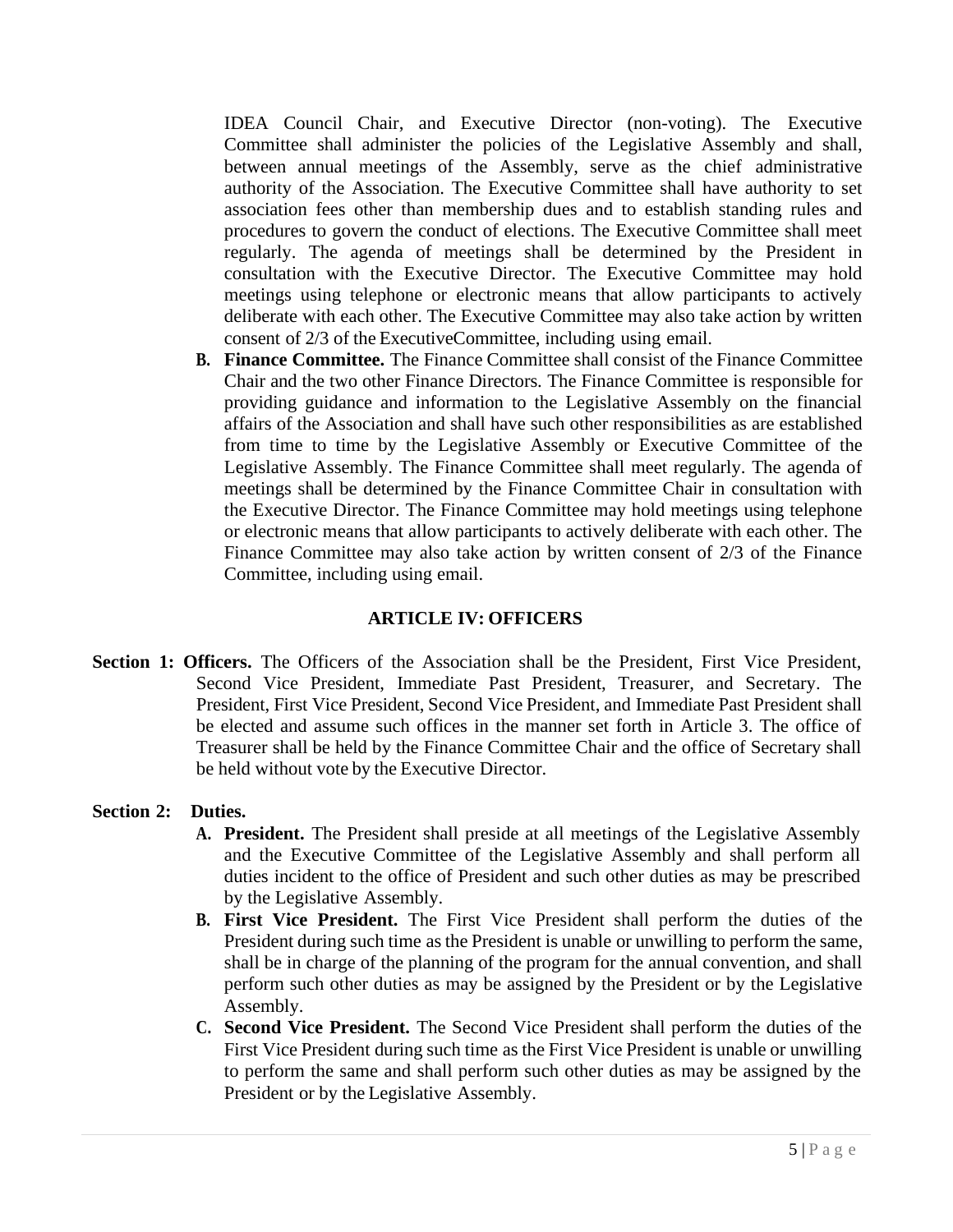- **D. Immediate Past President.** The Immediate Past President shall perform such duties as may be assigned by the President or by the Legislative Assembly.
- **E. Treasurer.** The Treasurer shall perform all duties incident to the office of Treasurer and shall perform such other duties as may be assigned by the President or Legislative Assembly.
- **F. Secretary.** The Secretary shall perform all duties incident to the office of Secretary and shall perform such other duties as may be assigned by the President or Legislative Assembly.

# **ARTICLE V: STANDING COMMITTEES**

## **Section 1: Leadership Development Committee.**

- **A.** Members. The Leadership Development Committee shall consist of the following members: Immediate Past President, President, First Vice President, Second Vice President, four At- Large representatives appointed by the Legislative Assembly from among the current members of the Legislative Assembly, four At-Large members elected by vote of the individual membership of NCA, and Executive Director (nonvoting). The At-Large representatives appointed by the Legislative Assembly and the At-Large representatives elected by the individual NCA membership shall serve staggered two-year terms, with two representatives appointed by the Legislative Assembly and two representatives elected by the individual membership of NCA each year. The Immediate Past President shall serve as Chair of the Committee.
- **B.** Duties. The Leadership Development Committee shall develop a slate of candidates for the following positions, such slate subject to election by the Legislative Assembly: Finance Committee member; Chairs and members of the Publications Council, Research Council, Teaching and Learning Council, Resolutions Committee, and Convention Committee; Chair of the IDEA Council; Nominating Committee atlarge member and Nominating Committee Chair; and members of award selection committees unless otherwise specifically provided in applicable award agreements. In addition, the Leadership Development Committee shall develop a slate of candidates for four Nominating Committee at-large members, such candidates subject to election by the NCA membership.

#### **Section 2: Nominating Committee.**

- **A. Members**. The Nominating Committee shall consist of the following members, each of whom shall serve one-year terms:
	- a. The Chair of the Nominating Committee, who shall be elected by the Legislative Assembly from the candidates selected by the Leadership Development Committee, as set forth in Section 1(B) above.
	- b. One representative chosen by each Interest Group.
	- c. The IDEA CouncilChair.
	- d. One representative from each of the four regional associations represented on the Legislative Assembly, chosen by each regional association.
	- e. Four at-large members elected by the full voting NCA membership from the slate of candidates developed by the Leadership Development Committee, as set forth in Section 1(B) above.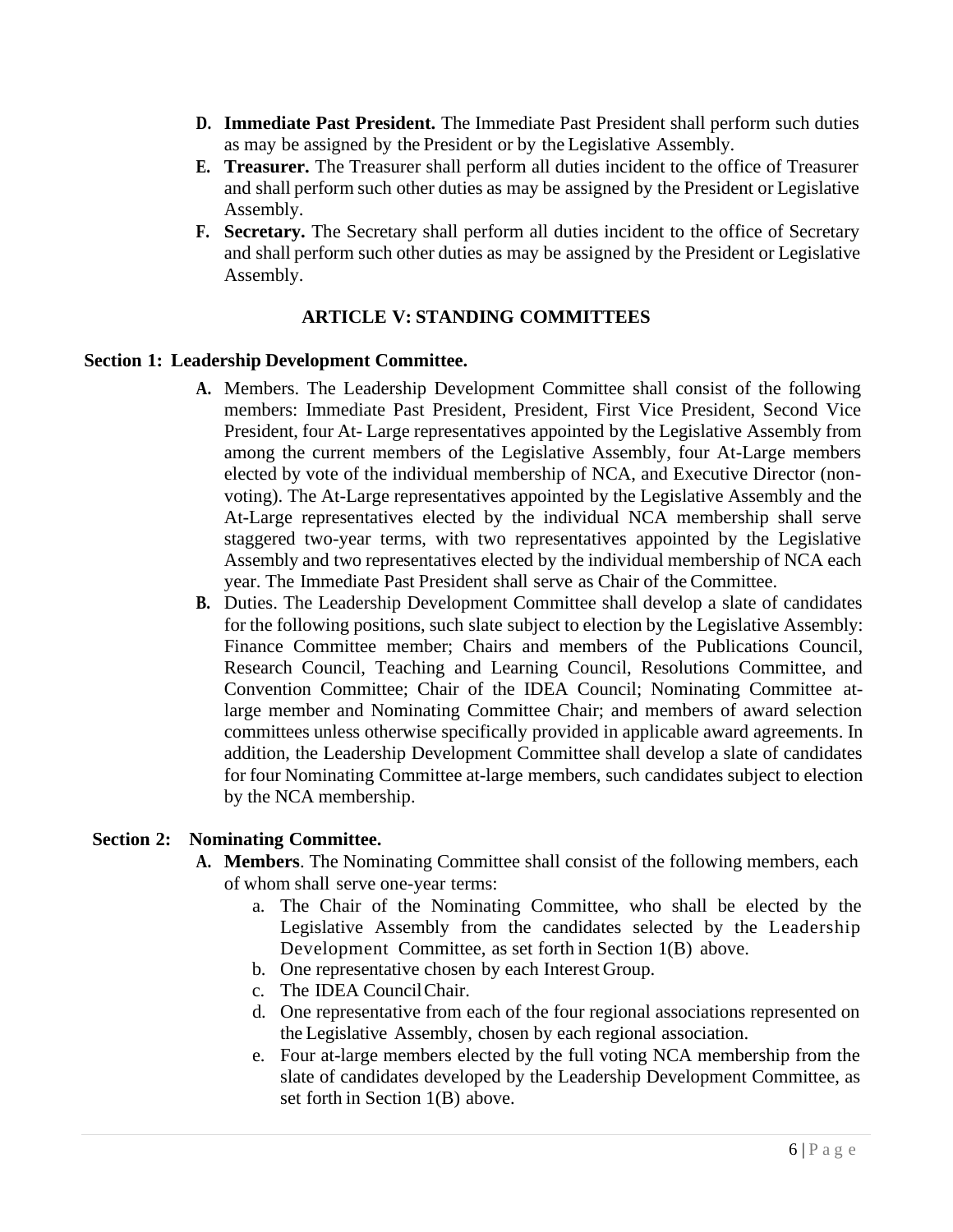- f. One at-large member elected by the Legislative Assembly from the candidates selected by the Leadership Development Committee, as set forth in Section  $1(B)$  above.
- **B. Duties**. Each year, the Nominating Committee shall prepare a ballot for the election of the Second Vice President, three at-large members of the Legislative Assembly, and two at- large members of the Leadership Development Committee to be elected by the full voting NCA membership.

## **Section 3: Mentorship and Leadership Council**

- A. **Members**. The Mentorship and Leadership Council shall consist of a Chair and six members elect Leadership Development Committee Leadership Development Committee ed by the Legislative Assembly from a slate of candidates developed by the Leadership Development Committee. The Leadership Development Committee will consult with the Mentorship and Leadership Council during the selection process. The Mentorship and Leadership Council Chair and Council members shall serve for a term of three years. Terms of the members of the Mentorship and Leadership Council shall be staggered, such that terms of two members shallexpire each year.
- B. **Duties**. The Mentorship and Leadership Council shall coordinate, centralize, and organize mentorship and leadership resources, activities, and opportunities for NCA.

#### **Section 4: Publications Council.**

- **A. Members**. The Publications Council shall consist of a Chair and six members elect Leadership Development Committee Leadership Development Committee ed by the Legislative Assembly from a slate of candidates developed by the Leadership Development Committee. The Leadership Development Committee will consult with the Publications Council during the selection process. The Publications Council Chair and Council members shall serve for a term of three years. Terms of the members of the Publications Council shall be staggered, such that terms of two members shall expire each year.
- **B. Duties**. The Publications Council shall be responsible for supporting the Association's publishing program, including recommending editors to the Legislative Assembly for the Association's Journals and filling Journal editor vacancies as necessary.

#### **Section 5: Research Council.**

- **A.** Members. The Research Council shall consist of a Chair and six members elected by the Legislative Assembly from a slate of candidates developed by the Leadership Development Committee. The L e a d e r s h i p D e v e l o p m e n t Committee will consult with the Research Council during the selection process. The Research Council Chair and Council members shall serve for a term of three years. Terms of the members of the Research Council shall be staggered, such that terms of two members shall expire each year.
- **B.** Duties. The Research Council shall be responsible for supporting the creation and dissemination of knowledge about communication.

#### **Section 6: Teaching and Learning Council.**

**A.** Members. The Teaching and Learning Council shall consist of a Chair and six members elected by the Legislative Assembly from a slate of candidates developed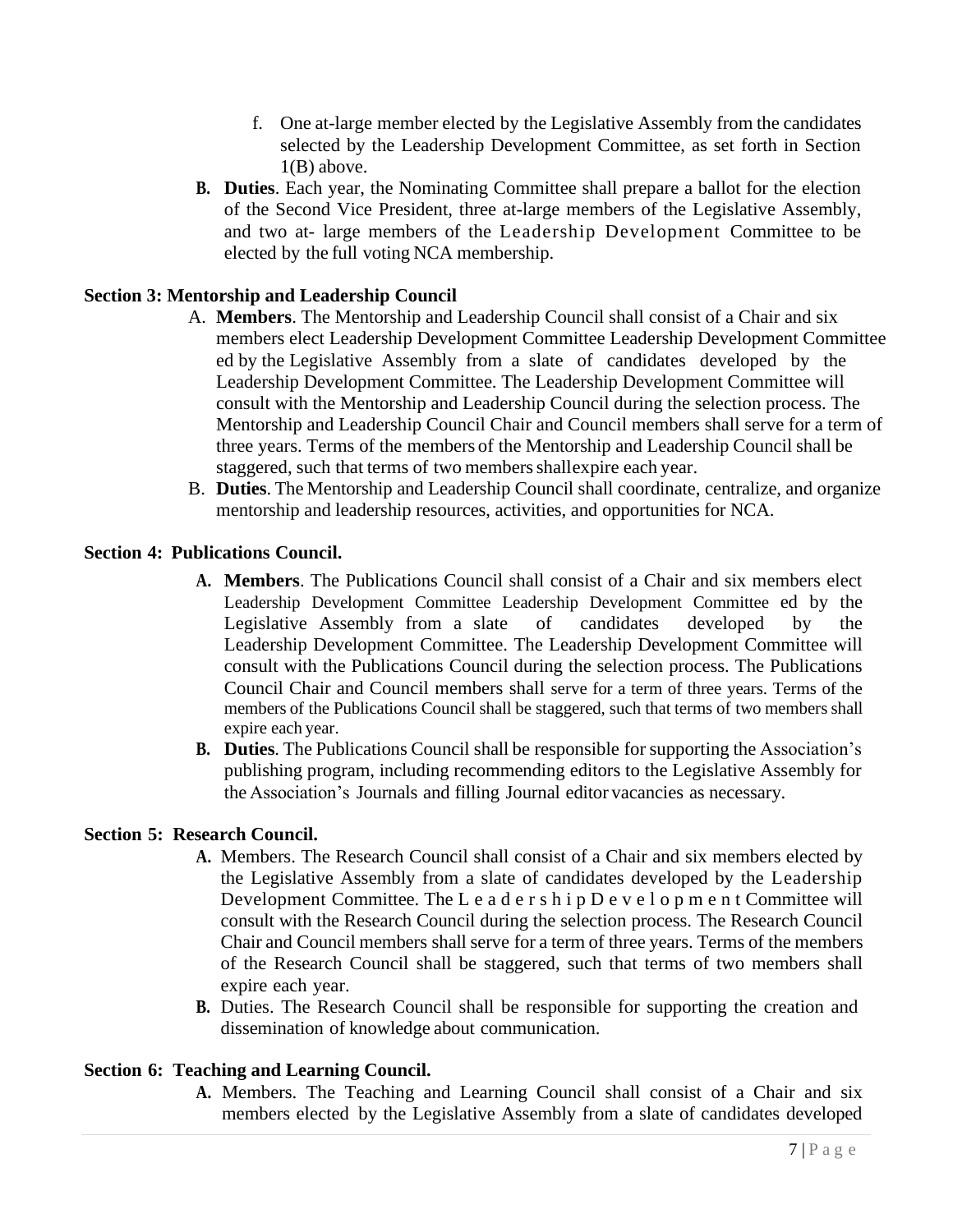by the Leadership Development Committee. The Leadership Development Committee will consult with the Teaching and Learning Council during the selection process. The Teaching and Learning Council Chair and Council members shall serve for a term of three years. Terms of the members of the Teaching and Learning Council shall be staggered, such that terms of two members shall expire each year.

**B.** Duties. The Teaching and Learning Council shall be responsible for supporting disciplinary pedagogy.

## **Section 7: IDEA Council**.

- **A.** Members. The IDEA Council shall consist of a Chair and one representative from each of the Association's Caucuses. The Chair of the IDEA Council shall be elected by the Legislative Assembly from a slate provided by the Leadership Development Committee for a term of three years. The Le a d e r s h i p D evelop m e n t Committee will consult with the IDEA Council during the selection process. Each of the Association's caucuses shall elect one of its members to serve on the IDEA Council for a term of three years. Terms of the IDEA Council members shall be staggered.
- **B.** Duties. The IDEA Council is responsible for monitoring and making recommendations to enhance the diversity of the Association.

#### **Section 8: Resolutions Committee.**

- **A.** Members. The Resolutions Committee shall consist of a Chair and five members elected by the Legislative Assembly from a slate of candidates developed by the Leadership Development Committee. The Chair shall be selected from among the first- and second-year members of the Resolutions Committee to serve a term of one year. Resolutions Committee members shall have staggered three-year terms.
- **B.** Duties. The Resolutions Committee shall be responsible for reviewing proposed public statements and providing related recommendations to the Legislative Assembly.

#### **Section 9: Convention Committee.**

- **A.** Members. The Convention Committee shall consist of a Chair and five members elected by the Legislative Assembly from a slate of candidates developed by the Leadership Development Committee. The Chair shall be selected from among the first- and second-year members of the Convention Committee to serve a term of one year. Convention Committee members shall have staggered three-year terms.
- **B.** Duties. The Convention Committee shall be responsible for providing recommendations on issues related to convention locations.

#### **Section 10: Meetings.**

- **A.** Meetings of any Standing Committee may be called by the chair of the committee or by any two members of the committee. The date, location, and agenda of the meetings shall be determined by the committee chair.
- **B.** A quorum shall consist of a majority of the standing committeemembers.
- **C.** Standing committees may hold meetings using telephone or electronic means that allow participants to actively deliberate with each other. Committees can also take action by written consent of 2/3 of the Committee, including using email.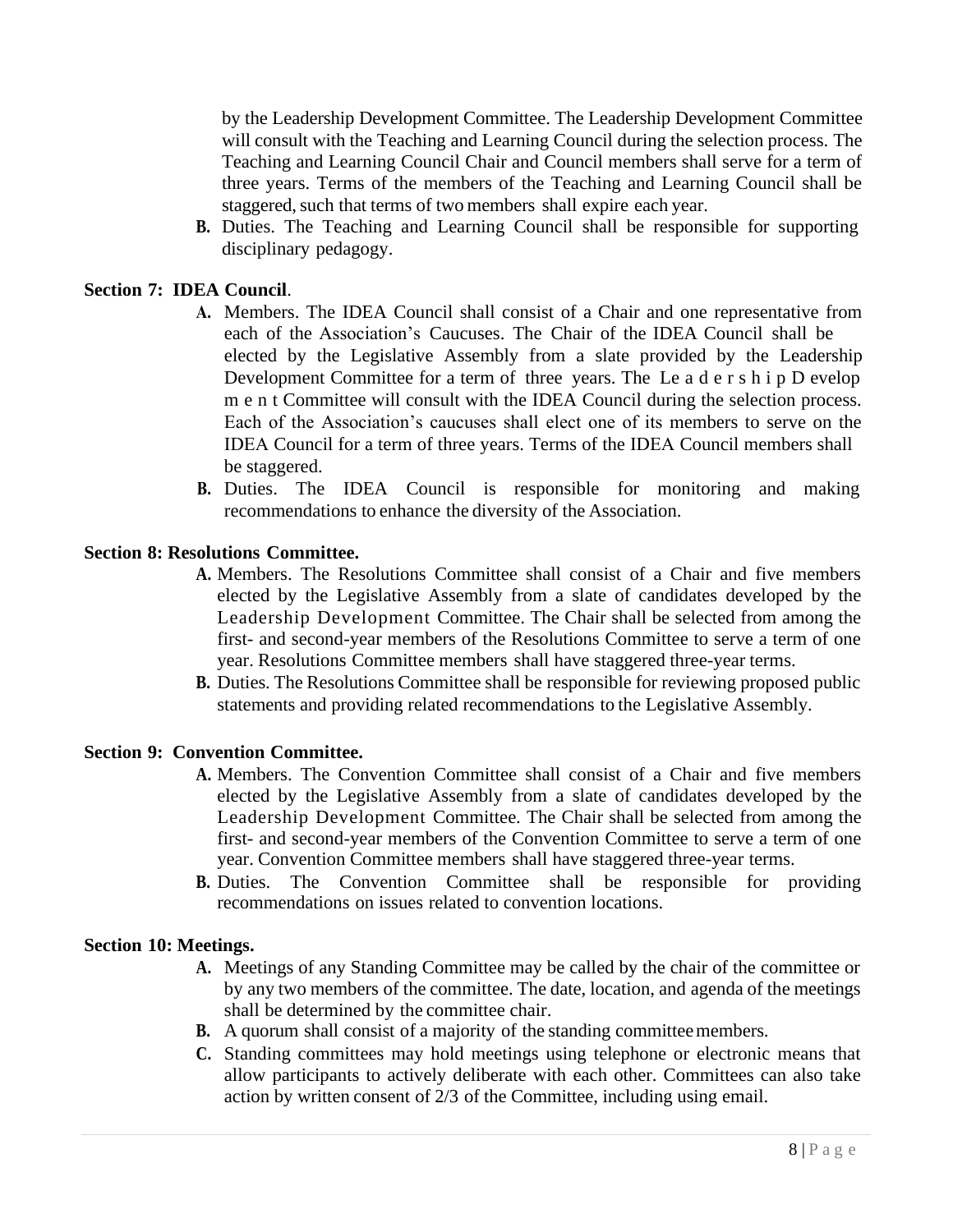**Section 11: Vacancies.** Standing committee vacancies may be filled by the Executive Committee of the Legislative Assembly. Members selected to fill vacant positions shall complete the balance of the term which became vacant.

# **ARTICLE VI: EXECUTIVE DIRECTOR**

Authority for the day-to-day management of the Association shall be vested in an Executive Director whose employment and termination shall be the responsibility of the Executive Committee of the Legislative Assembly. The Executive Director shall have such authority and duties as are determined by the Executive Committee of the Legislative Assembly. The Executive Director shall be responsible for hiring and termination of staff and paid contractors.

# **ARTICLE VII: INTEREST GROUPS**

- **Section 1: Divisions.** Interest groups for members with shared focus on particular topics of substantive study shall be known as Divisions.
- **Section 2: Sections.** Interest groups for members sharing common professional settings shall be known as Sections.
- **Section 3: Caucuses.** Consistent with the Association's commitment to equal opportunity, interest groups representing historically underrepresented demographic groups in terms of gender, race, ethnicity, sexuality, and ability shall be known as Caucuses.
- Section 4: Creation. Divisions and Sections may be created by the Legislative Assembly upon receipt of petitions signed by at least 200 members of the Association. Caucuses may be created by the Legislative Assembly in response to petitions signed by at least 50 members of the Association.
- **Section 5: Dissolution.** Any Division or Section failing for two consecutive years to maintain at least 100 members shall be dissolved. The Legislative Assembly shall have authority to dissolve Caucuses.
- **Section 6: Convention.** Each Interest Group will have a role in planning the program for the annual convention.

# **ARTICLE VIII: PARLIAMENTARY AUTHORITY**

The rules contained in the current edition of *Robert's Rules of Order* Newly Revised shall govern NCA in all cases to which they are applicable and in which they are not inconsistent with these Bylaws and any special rules of order NCA may adopt.

# **ARTICLE IX: MISCELLANEOUS**

**Section 1: Conflict of Interest.** The Association shall maintain a conflict-of-interest policy and annual disclosure process that shall apply to all Chairs and Officers and any other individuals specified by the Executive Committee of the Legislative Assembly.